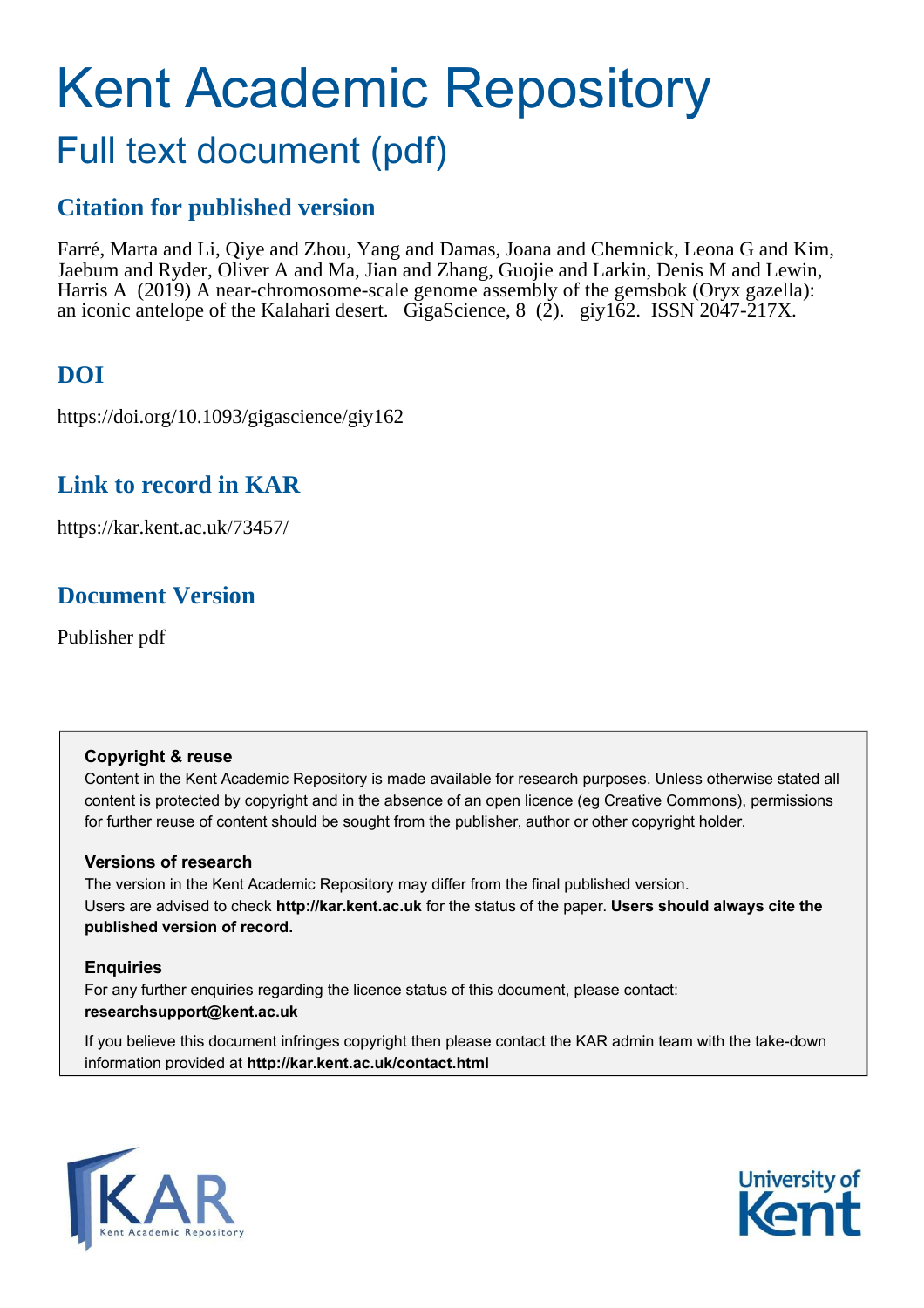

**doi: 10.1093/gigascience/giy162** Advance Access Publication Date: 16 January 2019 Data Note

# DATA NOTE

# **A near-chromosome-scale genome assembly of the gemsbok (***Oryx gazella***): an iconic antelope of the Kalahari desert**

Marta Farre´ [1](#page-0-0)[,\\*,](#page-0-1) [†](#page-0-2) , Qiye Li[2,](#page-0-3)[3,](#page-0-4) [†](#page-0-2) , Yang Zhou[3,](#page-0-4)[4](#page-0-5) , Joana Damas[1](#page-0-0) , Leona G. Chemnick<sup>[5](#page-0-6)</sup>, Jaebum Kim<sup>[6](#page-0-7)</sup>, Oliver A. Ryder<sup>5</sup>, Jian Ma<sup>[7](#page-0-8)</sup>, Guojie Zhang<sup>[2,](#page-0-3)[3,](#page-0-4)[4](#page-0-5)</sup>, Denis M. Larkin<sup>[1](#page-0-0)[,\\*](#page-0-1)</sup> and Harris A. Lewin<sup>[8,](#page-0-9)[\\*](#page-0-1)</sup>

<sup>1</sup>Department of Comparative Biomedical Sciences, Royal Veterinary College, University of London, UK, <sup>2</sup>State Key Laboratory of Genetic Resources and Department of Comparative Biomedical Sciences Evolution, Kunming Institute of Zoology, Chinese Academy of Sciences, Kunming 650223, China, <sup>3</sup>China National Genebank, BGI-Shenzhen, Dapeng New District, Shenzhen 518120, China, <sup>4</sup>Centre for Social Evolution, Department of Biology, Universitetsparken 15, University of Copenhagen, DK-2100 Copenhagen, Denmark, <sup>5</sup>Institute for Conservation Research, San Diego Zoo, Escondido, California, USA, <sup>6</sup>Department of Biomedical Science and Engineering, Konkuk University, Seoul 05029, South Korea, <sup>7</sup>Computational Biology Department, School of Computer Science, Carnegie Mellon University, USA and <sup>8</sup>The UC Davis Genome Center, Department of Evolution and Ecology, College of Biological Sciences, and the Department of Reproduction and Population Health, School of Veterinary Medicine, University of California, Davis, USA

<sup>∗</sup>**Correspondence address.** Marta Farre, School of Biosciences, University of Kent, Canterbury CT2 7NJ, UK. E-mail: ´ [m.farre-belmonte@kent.ac.uk](mailto:mfbelmonte@rvc.ac.uk) [http://orcid.org/0000-0001-9170-5767,](http://orcid.org/0000-0001-9170-5767) Denis M. Larkin, Royal Veterinary College, London, NW1 0TU, UK. E-mail: [dlarkin@rvc.ac.uk;](mailto:dlarkin@rvc.ac.uk) Harris A. Lewin, UC Davis Genome Center, University of California, 95616, USA. E-mail: [lewin@ucdavis.edu](mailto:lewin@ucdavis.edu) †These authors contributed equally.

### Abstract

**Background:** The gemsbok (*Oryx gazella*) is one of the largest antelopes in Africa. Gemsbok are heterothermic and thus highly adapted to live in the desert, changing their feeding behavior when faced with extreme drought and heat. A high-quality genome sequence of this species will assist efforts to elucidate these and other important traits of gemsbok and facilitate research on conservation efforts. **Findings:** Using 180 Gbp of Illumina paired-end and mate-pair reads, a 2.9 Gbp assembly with scaffold N50 of 1.48 Mbp was generated using SOAPdenovo. Scaffolds were extended using Chicago library sequencing, which yielded an additional 114.7 Gbp of DNA sequence. The HiRise assembly using SOAPdenovo + Chicago library sequencing produced a scaffold N50 of 47 Mbp and a final genome size of 2.9 Gbp, representing 90.6% of the estimated genome size and including 93.2% of expected genes according to Benchmarking Universal Single-Copy Orthologs analysis. The Reference-Assisted Chromosome Assembly tool was used to generate a final set of 47 predicted chromosome fragments with N50 of 86.25 Mbp and containing 93.8% of expected genes. A total of 23,125 protein-coding genes and 1.14 Gbp of repetitive sequences were annotated using *de novo* and homology-based predictions. **Conclusions:** Our results

**Received:** 15 October 2018; **Revised:** 28 November 2018; **Accepted:** 12 December 2018

<sup>C</sup> The Author(s) 2019. Published by Oxford University Press. This is an Open Access article distributed under the terms of the Creative Commons Attribution License [\(http://creativecommons.org/licenses/by/4.0/\)](http://creativecommons.org/licenses/by/4.0/), which permits unrestricted reuse, distribution, and reproduction in any medium, provided the original work is properly cited.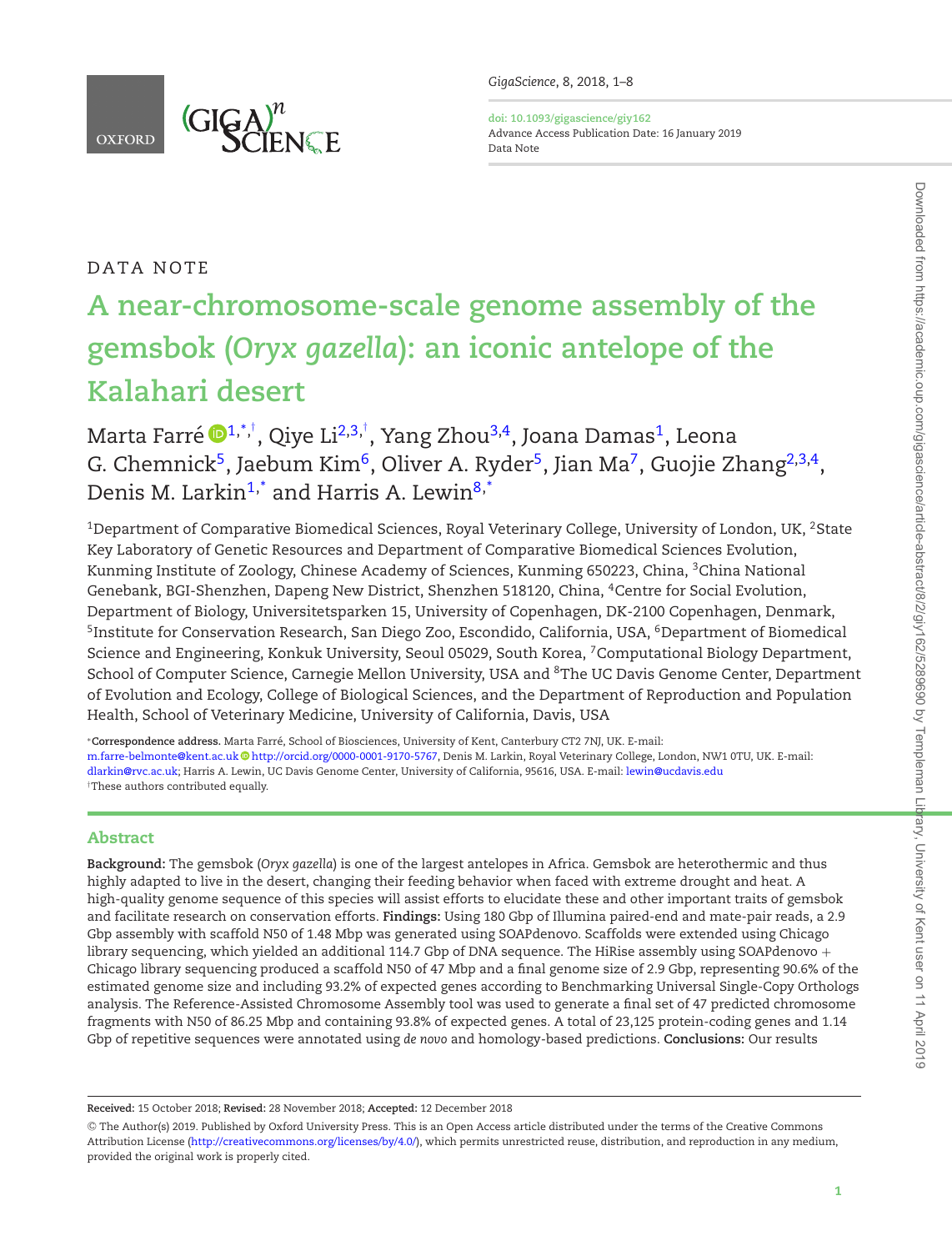<span id="page-2-0"></span>provide the irst high-quality, chromosome-scale genome sequence assembly for gemsbok, which will be a valuable resource for studying adaptive evolution of this species and other ruminants.

*Keywords:* gemsbok; *Oryx gazella*; assembly; annotation; ruminant; drought

### Background Information

The gemsbok (*Oryx gazella,* NCBI:txid9958) is the largest antelope in the genus *Oryx* and a member of the Hippotraginae tribe of ruminants [\[1\]](#page-6-0) (Fig. [1\)](#page-2-0). The gemsbok's biogeographical distribution includes Botswana and Namibia, traditionally inhabiting the Kalahari and Karoo deserts in southern Africa [\[2\]](#page-6-1). The climate of these regions is highly seasonal, with cool winters (10◦C–15◦C) and hot summers (43◦C–46◦C) when most of the annual rainfall occurs (90–100 mm). High evaporation rates and low precipitation result in a semi-arid climate in both deserts [\[3\]](#page-6-2). Living in such extreme environments, gemsbok have evolved to be highly adapted to drought and extreme heat by minimizing water demand and loss*.* All of the species in the *Oryx* genus are heterotherms, i.e., they can increase their body temperature from ∼36◦C to ∼45◦C in order to delay evaporative cooling [\[4\]](#page-6-3). *Oryx* species can also change their feeding behavior from grazing to browsing and digging when faced by extreme environmental conditions [\[5\]](#page-6-4). Male and female gemsbok are characterized by their low sexual dimorphism, with both sexes having horns and other shared secondary sexual traits [\[6\]](#page-6-5), making them highly sought after by trophy hunters.

<span id="page-2-1"></span>The gemsbok karyotype has  $2n = 56$  chromosomes, with two Robertsonian translocations compared to cattle [\[7\]](#page-6-6). Gemsbok populations have high genetic diversity [\[8\]](#page-6-7), consistent with other African bovids [\[9,](#page-6-8) [10\]](#page-6-9). Here, we report a chromosomescale gemsbok genome sequence that will be useful for elucidating the unique adaptations that allow gemsbok to live in arid climates. Several of the large scaffolds are chromosome length or near chromosome length, which will facilitate detailed studies of genome evolution in ruminants. The high-quality, chromosome-scale assembly of the gemsbok contributes to the goals of the Genome 10K Project [\[11\]](#page-6-10) and the Earth BioGenome Project [\[12\]](#page-6-11).

#### <span id="page-2-2"></span>Data Description

#### **Library construction, sequencing, and iltering**

Genomic DNA was extracted from a captive born female gemsbok from the San Diego Safari Park (US) using heart muscle collected at necropsy (NCBI BioSample ID SAMN09604855). Highmolecular-weight genomic DNA was obtained using the phenol/chloroform protocol as previously described [\[13\]](#page-6-12). Isolated genomic DNA was then used to construct four short-insert sequencing libraries (170, 250, 500, and 800 bp) and eight longinsert libraries (2 Kbp x 2, 5 Kbp x 2, 10 Kbp x 2, and 20 Kbp x 2) following standard protocols provided by Illumina (San Diego, CA). Then, sequencing of the short- and long-insert size libraries was performed using the Illumina Hiseq 2000 platform to generate 301.39 Gbp of raw data (Supplementary Table S1). Reads were trimmed based on low base quality, and reads with more than 5% of uncalled ("N") bases were removed, providing 179.64 Gbp of filtered read data for genome assembly.

Two Chicago libraries were generated (Dovetail Genomics, Santa Cruz, CA) as previously described [\[14\]](#page-6-13). Briefly, highmolecular-weight DNA was assembled into chromatin *in vitro* and then chemically cross-linked before being restriction digested. The overhangs were filled in with a biotinylated nucleotide, and the chromatin was incubated in a proximityligation reaction. The cross-links were then reversed, and the DNA was purified from chromatin. After sequencing these libraries on the Illumina Hiseq 4000 platform, we obtained ∼382 million 150 bp read pairs.

#### **Evaluation of genome size**

We used *k*-mer analysis to estimate the size of gemsbok's genome. A *k*-mer refers to an artiicial sequence division of K nucleotides iteratively from sequencing reads. A raw sequence read with L bp contains (L-K+1) *k*-mers if the length of each *k*mer is K bp. The frequency of each *k*-mer can be calculated from the genome sequence reads. Typically, *k*-mer frequencies plotted against the sequence depth gradient follow a Poisson distribution in any given dataset, whereas sequencing errors may lead to a higher representation of low frequencies. The genome size, G, can then be calculated from the formula  $G = K$ -num/K-depth, where the K\_num is the total number of *k*-mers and K\_depth denotes the depth of coverage of the *k*-mer with the highest frequency. In gemsbok, K was 17, K num was 85,155,457,485, and the K depth was 26. Therefore, we estimated the genome size of *O. gazella* to be 3.2 Gbp. The filtered reads provided approximately 61.9-fold mean coverage of the genome, while the Chicago library represented 72.7-fold genome coverage.

#### **Genome assembly**

We used SOAPdenovo, version 2.04, (SOAP, [RRID:SCR](https://scicrunch.org/resolver/RRID:SCR_000689) 000689), to construct contigs and scaffolds following previously published protocols [\[15\]](#page-6-14). The gemsbok genome assembly was 2.90 Gbp long, including 177.88 Mbp (6.13%) of unknown bases. The contig N50 and scaffold N50 sizes were 17.25 Kbp and 1.48 Mbp, respectively (Table [1,](#page-2-1) Fig. [2A](#page-2-2)). To assess assembly quality, approximately 98 Gbp (representing genome coverage of 34x) highquality short-insert size reads were aligned to the assembly using Burrows-Wheeler Aligner [\(RRID:SCR](https://scicrunch.org/resolver/RRID:SCR_010910) 010910), with parameters of -t 1 -I [\[16\]](#page-6-15). A total of 95.3% reads could be mapped, covering 97.8% of the assembly excluding gaps; 82.1% of these reads were properly paired with an expected insert size associated with the different libraries.

To increase the contiguity of the assembly we used sequence information from the Chicago libraries and the HiRise (version 2.0) scaffolder (Fig. [2a](#page-2-2)) [\[14\]](#page-6-13). A total of 5411 new joins were produced, resulting in a superscaffold N50 of 47.03 Mbp (Table [1\)](#page-2-1).

In parallel, we assembled the gemsbok genome with the Reference-Assisted Chromosome Assembly tool (RACA) [\[17\]](#page-6-16) using the original SOAPdenovo assembly and raw sequence reads as input (Fig. [2A](#page-2-2)). Using comparative genomic information and paired-end read mapping to target genome scaffolds, RACA orders and orients scaffolds of a target species into predicted chromosome fragments (PCFs). Only scaffolds longer than 10 Kbp were included in the assembly, accounting for 95% of its length. The cattle (bosTau6) and human (hg19) genomes were used as reference and outgroup, respectively, and all the Illumina paired-end and mate-pair libraries were used in the RACA assembly. Briefly, read libraries were aligned to SOAPdenovo scaf-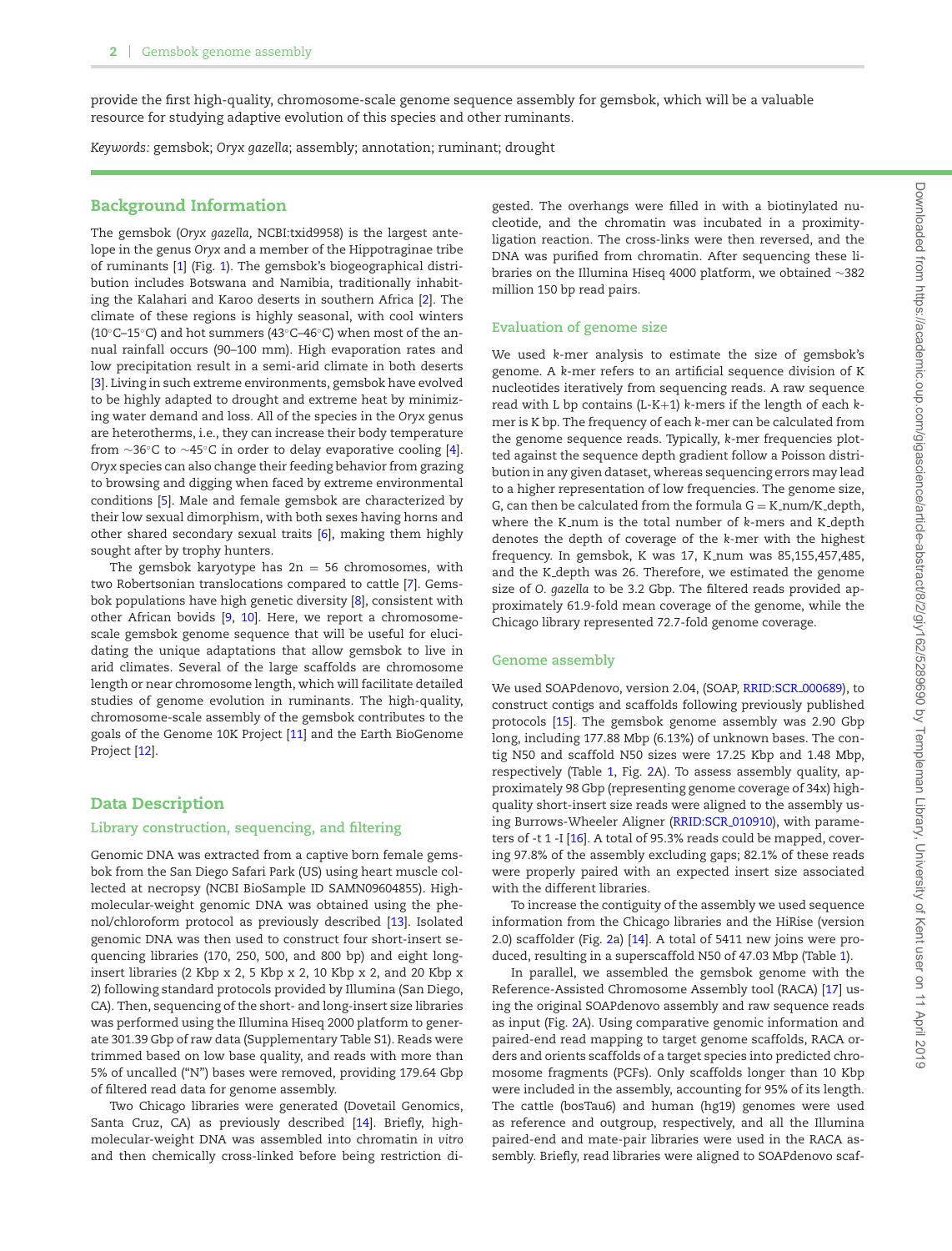<span id="page-3-0"></span>

**Figure 1:** A gemsbok (*Oryx gazella*) male at Etosha National Park (Namibia). Picture from Charles J Sharp QS: P170, Q54800218, Gemsbok (Oryx gazella) male, CC BY-SA 4.0.

**Table 1:** Assembly statistics of *Oryx gazella* genome

|                            | SOAPdenovo | SOAPdenovo +<br>Chicago | $SOAP$ denovo $+$<br>RACA | $SOAP$ denovo + Chicago +<br>RACA |
|----------------------------|------------|-------------------------|---------------------------|-----------------------------------|
|                            |            |                         |                           |                                   |
| Input assembly             | NA         | SOAPdenovo              | SOAPdenovo                | $SOAP$ denovo $+$ Chicago         |
| Total length (Mbp)         | 2,900.52   | 2,905.93                | 2,648.75                  | 2,740.44                          |
| $N50$ (Mbp)                | 1.48       | 47.03                   | 80.57                     | 86.25                             |
| No. scaffolds/PCFs         | 1,223,903  | 1,218,509               | 49                        | 47                                |
| No. input scaffolds broken |            | 16                      | 12                        | 25                                |



**Figure 2:** Overview of the approach to generate a chromosome-level gemsbok genome assembly. **(A)** Illumina paired-end and mate-pair reads were assembled into contigs (purple) and then into scaffolds (green) using SOAPdenovo (i). These scaffolds were merged into superscaffolds (orange) using Dovetail Chicago methodology (ii) [\[11\]](#page-6-10). Finally, Reference-Assisted Chromosome Assembly tool (RACA) [\[13\]](#page-6-12) was applied to produce chromosomal fragments (blue) from the superscaffolds (iii). **(B)** To reveal potential chimeric scaffolds, we used the information provided by RACA to identify regions with low read coverage and no syntenic information (demarcated with a red box) in scaffolds (i) or in superscaffolds (iii). The HiRise scaffolder used Chicago libraries sequencing data to pinpoint potentially chimeric regions (shown in the red box) with low read coverage and a substantial reduction of link support (ii). R: reference, T: target and O: outgroup genomes.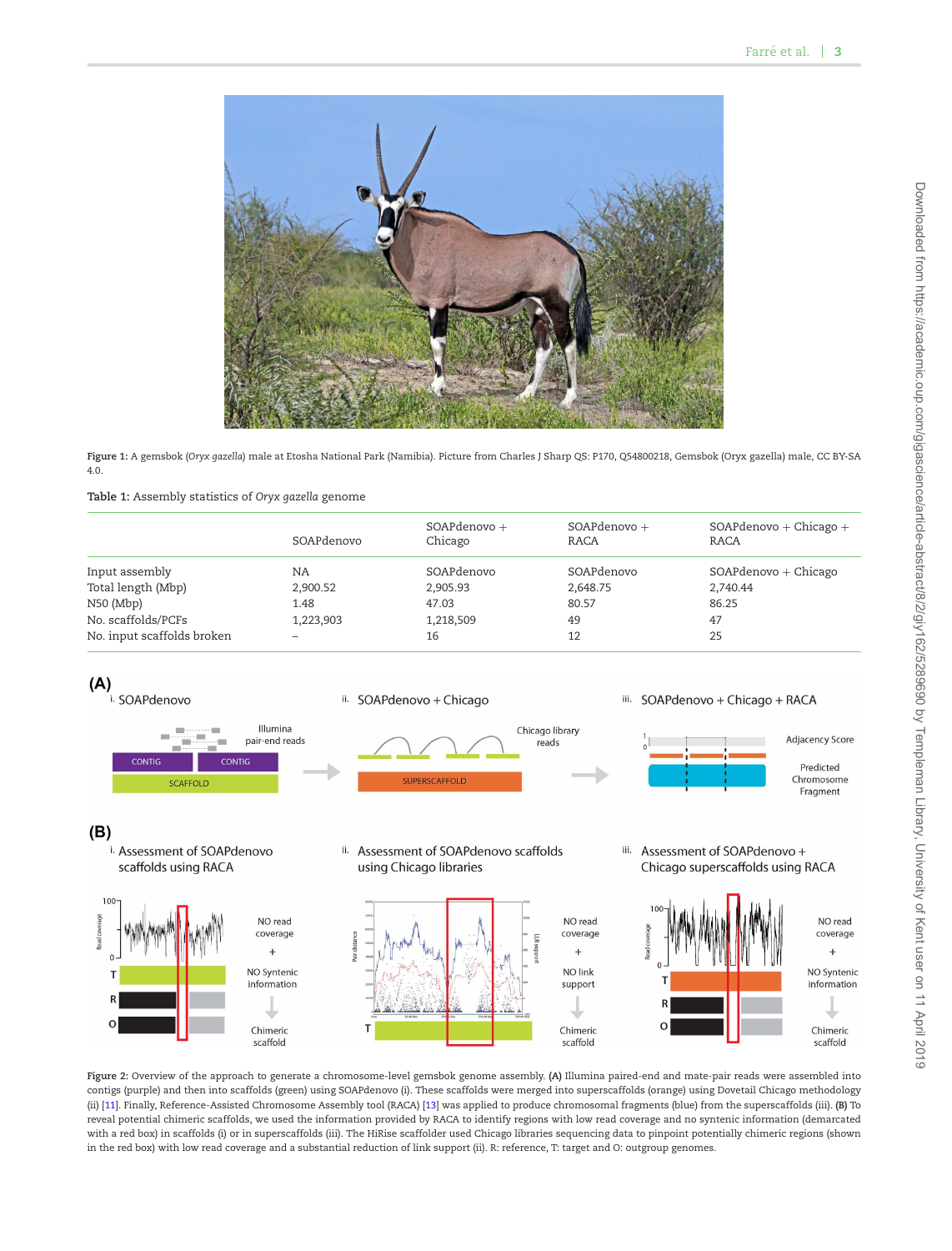<span id="page-4-0"></span>

### **BUSCO Assessment Results**

**Figure 3:** Genome assembly evaluation. The BUSCO dataset of the mammalia odb9 including 4,104 BUSCOs was used to assess the four assemblies and compared to goat and cattle ARS-UCD1.2.

folds using Bowtie2, and syntenic fragments were constructed at 150 Kbp resolution after aligning cattle and gemsbok scaffolds using lastZ and UCSC Kent utilities [\[18\]](#page-6-17) as previously described [\[17,](#page-6-16) [19\]](#page-6-18). A total of 49 PCFs were reconstructed, of which 21 were homologous to complete cattle chromosomes, and a final PCF N50 of 80.57 Mbp was achieved (Table [1\)](#page-2-1). More than 97% of the scaffold joins introduced in the SOAPdenovo  $+$  Chicago assembly were concordant with the RACA assembly, showing a high agreement between both methodologies.

#### *Evaluation of SOAPdenovo assembly*

To further evaluate the structure of the SOAPdenovo scaffolds, we used the information provided by RACA (Fig. [2B](#page-2-2)). The RACA evaluation allowed identification of problematic regions in scaffolds with low read physical coverage and not supported by syntenic information from either the reference or the outgroup genomes. As we showed previously [\[17,](#page-6-16) [19\]](#page-6-18), 20 to 60% of the lagged problematic scaffolds are chimeric and, therefore, not existent in the genome. In gemsbok, only 12 SOAPdenovo scaffolds were identified as putatively chimeric after running RACA (Table [1\)](#page-2-1).

The HiRise assembler also pinpointed putatively chimeric SOAPdenovo scaffolds using the Chicago libraries sequence information (Fig. [2B](#page-2-2)). A total of 17 regions in 16 SOAPdenovo scaffolds were identified in this manner. Among the 16 problematic SOAPdenovo scaffolds identified using Chicago library sequence information, 4 were also flagged by RACA, while 4 SOAPdenovo scaffolds were not included in the RACA assembly because they were smaller than 10 Kbp. Seven SOAPdenovo scaffolds were broken in the SOAPdenovo  $+$  Chicago assembly, but one of the fragments was below the 150 Kbp resolution chosen to run RACA and therefore not reported in the RACA output. Only two complete disagreements between the SOAPdenovo  $+$  Chicago and  $SOAP$ denovo + RACA assemblies were identified.

#### *Evaluation of SOAPdenovo* + *Chicago assembly*

To assess the SOAP denovo  $+$  Chicago assembly, RACA was used to identify putative chimeric superscaffolds (Fig. [2B](#page-2-2)). Because there is no physical or genetic map for gemsbok, we were not able to verify the scaffold adjacencies in PCFs predicted by RACA; therefore, the PCFs were used as a tool to evaluate the SOAPdenovo + Chicago assembly. In this assessment, cattle and human genomes served as the reference and outgroup, respectively, and the SOAPdenovo  $+$  Chicago assembly as input. A total of 47 PCFs were reconstructed with N50 of 86.25 Mbp (Table [1\)](#page-2-1), representing 94.5% of the original SOAPdenovo assembly. Nineteen PCFs were orthologous to complete cattle chromosome. Two PCFs corresponding to one complete cattle chromosome were fused to fragments of other chromosomes, and 17 PCFs represented complete independent chromosomes. One PCF represented the complete cattle chromosome 3 in the SOAPdenovo  $+$  RACA assembly, while in the SOAPdenovo  $+$  Chicago  $+$  RACA it was broken into two pieces corresponding to the region with the lowest adjacency score in the SOAPdenovo + RACA assembly. Another PCF was orthologous to cattle chromosome 11, but in the new assembly it was fragmented into two PCFs, one of ∼186 Kbp containing sequence not present in the SOAPdenovo  $+$  RACA assembly.

More than 98% of the scaffold joins introduced in the SOAPdenovo + Chicago assembly were consistent with RACA results and are thus likely to be accurate. However, RACA introduced 50 breaks in 25 SOAPdenovo  $+$  Chicago scaffolds, suggesting that these scaffolds might be chimeric (Fig. [2B](#page-2-2)). Of the 50 breaks, 27 comprised joins of SOAPdenovo scaffolds into superscaffolds made using the HiRise assembler. The other 23 breaks were inside single SOAPdenovo scaffolds, with five also being broken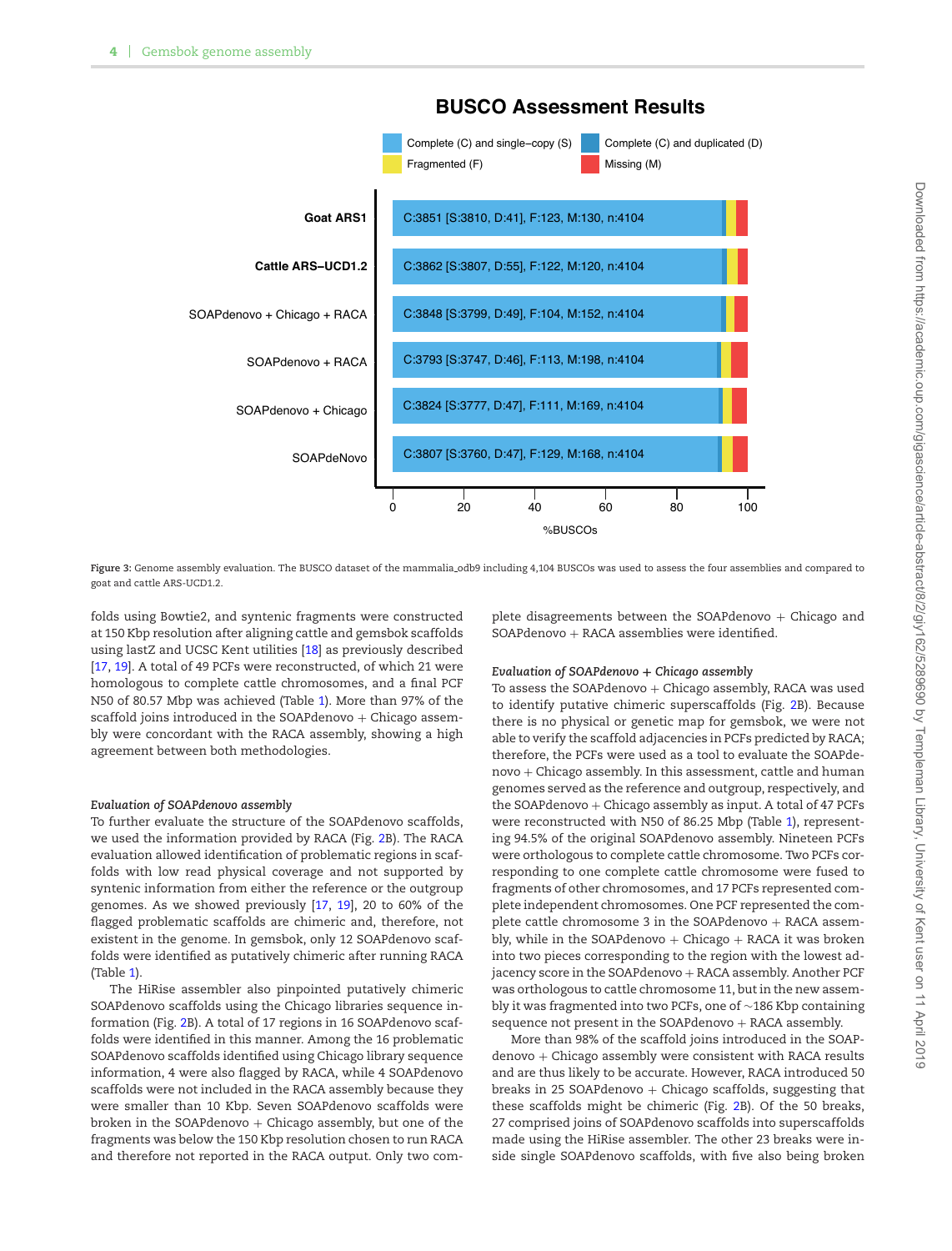<span id="page-5-0"></span>

**Figure 4:** Syntenic relationships between gemsbok and cattle genomes. **(A)** Circos plot showing syntenic relationships between cattle autosomes (labeled as BTA) and gemsbok chromosomal fragments. Chromosomes are colored based on cattle homologies. Ribbons inside the plot show syntenic relationships, while lines inside each ribbon indicate inversions. **(B)** Gemsbok chromosome 15 showing homologous synteny blocks (HSBs) between gemsbok, cattle, and human. SOAPdenovo + Chicago scaffolds are also displayed. The other gemsbok chromosomes can be found in Supplementary Fig. S1.

in the SOAPdenovo  $+$  RACA assembly, while the rest were either not used (4 cases) or below the 150 Kbp resolution of the SOAPdenovo + RACA assembly (14 cases). Although physical or genetic maps for gemsbok are not available to verify the SOAPdenovo + Chicago + RACA assembly, we previously showed that RACA produces highly accurate chromosome assemblies when compared to meiotic linkage [\[20\]](#page-6-19) or cytogenetic physical maps [\[19\]](#page-6-18), suggesting that the 47 PCFs of the gemsbok assembly accurately represent scaffold order and orientation on the gemsbok chromosomes. Therefore, using RACA allowed us to identify putatively chimeric scaffolds and superscaffolds, as well as to align components of chimeric scaffolds to their likely location on the gemsbok genome.

Genome completeness was assessed using the Benchmark-ing Universal Single-Copy Orthologs (BUSCO, [RRID:SCR](https://scicrunch.org/resolver/RRID:SCR_015008)\_015008) [\[21\]](#page-6-20)) software, version 3.0. More than 92% of the core mammalian gene set was complete in all assemblies (Fig. [3\)](#page-3-0), with the  $SOAP$ denovo + Chicago + RACA assembly being the most complete, containing 96.3% of the gene set with 93.8% being complete. The percentage of complete genes in this assembly is similar to other recent ruminant assemblies (93.8% and 94.1% in goat ARS1 and cattle ARS-UCD1.2, respectively; Fig. [3\)](#page-3-0), showing that the Gemsbok SOAPdenovo  $+$  Chicago  $+$  RACA assembly is of similar quality. Finally, we assessed the genome continuity by identifying homologous synteny blocks (HSBs) between gemsbok and cattle chromosomes (Supplementary Fig. S1). Gemsbok  $(2n = 56)$  and cattle  $(2n = 60)$  karyotypes differ by two Robertsonian translocations [\[7\]](#page-6-6), but only one of them is present in the gemsbok assembly (Fig. [4\)](#page-4-0). A total of 21 cattle chromosomes aligned to an individual gemsbok fragment, indicating that they represent complete gemsbok chromosomes. Eight cattle chromosomes (BTA1, BTA3, BTA4, BTA11, BTA16, BTA22, BTA28, and BTAX) were syntenic to two or more gemsbok HSBs, suggesting that these HSBs represent chromosomal fragments. The HSBs were physically assigned to chromosomes based on known syntenic relationships to cattle chromosomes [\[7\]](#page-6-6).

#### **Genome annotation**

To annotate the gemsbok genome, we started by mapping transposable elements (TEs). The TEs were predicted in the genome by homology to RepBase sequences using RepeatProteinMask and RepeatMasker (RepeatMasker, [RRID:SCR](https://scicrunch.org/resolver/RRID:SCR_012954) 012954) [\[22\]](#page-6-21) with default parameters, then the results were combined to produce a non-redundant final set. About 42.5% of the gemsbok genome is comprised of TEs, with Long Insterspersed Nuclear Elements (LINEs) being the most frequent class (25.71%; Supplementary Table S2).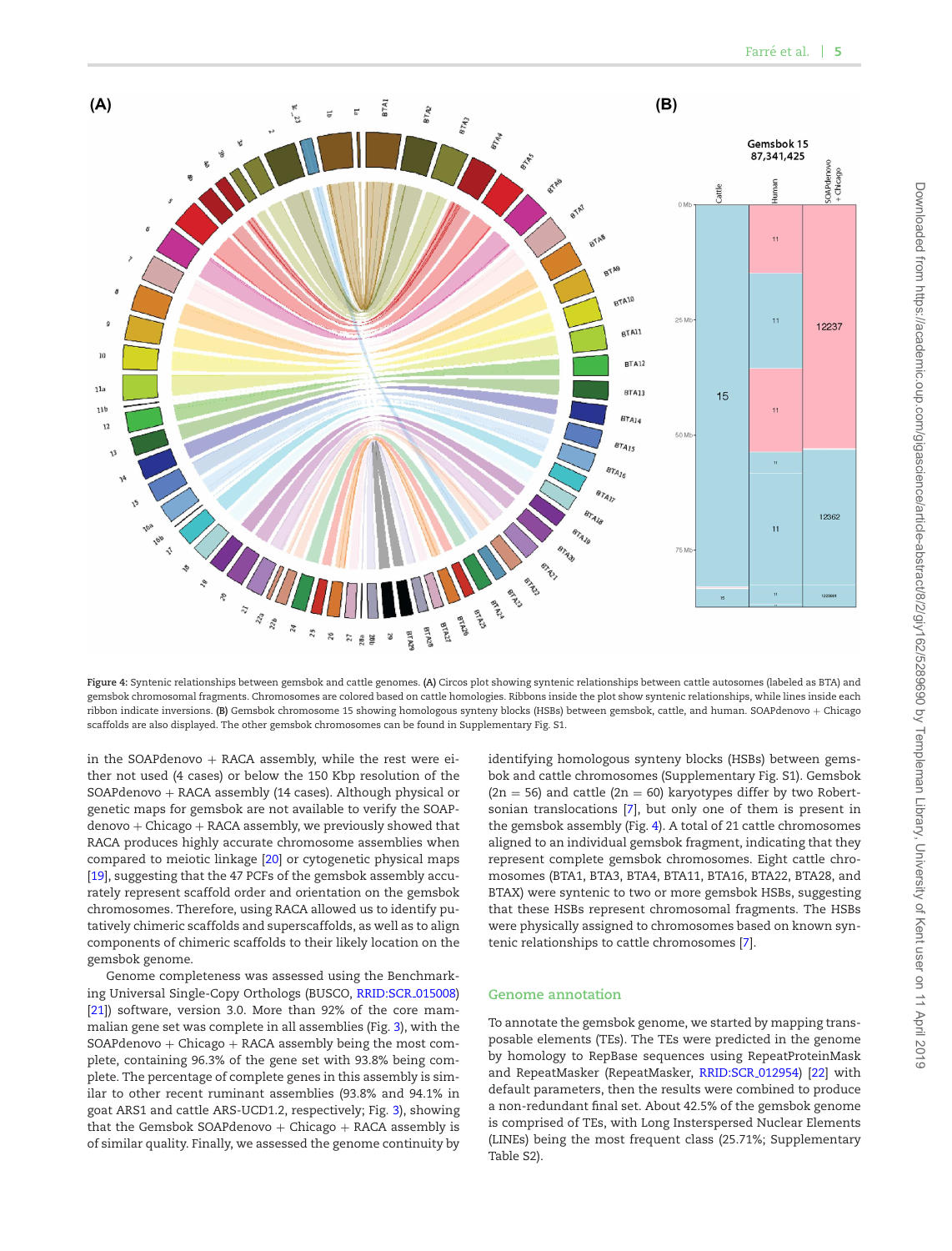<span id="page-6-12"></span><span id="page-6-11"></span><span id="page-6-10"></span>

**Figure 5:** Phylogenetic relationships of gemsbok. Phylogenetic tree constructed with orthologous genes. Divergence times were extracted from the TimeTree database for calibration. Numbers in brackets indicate the estimated diverge times in millions of years, and red circle indicates the calibration time.

The rest of the genome assembly was annotated using both homology-based and *de novo* methods. For the homology-based prediction, human, mouse, cattle, and horse proteins were downloaded from Ensembl (release 64) and mapped onto the genome using tblastn. Homologous genome sequences were then aligned against the matching proteins using GeneWise (GeneWise, [RRID:SCR](https://scicrunch.org/resolver/RRID:SCR_015054)<sub>-</sub>015054) [\[23\]](#page-6-22) to define gene models. For *de novo* [prediction, Augustus \(Augustus: Gene Prediction,](https://scicrunch.org/resolver/RRID:SCR_008417) RRID: SCR 008417) [\[24\]](#page-6-23), GENSCAN (GENSCAN, [RRID:SCR](https://scicrunch.org/resolver/RRID:SCR_012902) 012902) [\[25\]](#page-6-24), and SNAP (SNAP, [RRID:SCR](https://scicrunch.org/resolver/RRID:SCR_007936) 007936) [\[26\]](#page-6-25) were applied to predict coding genes, following previous publications [\[27\]](#page-6-26). Finally, homology-based and *de novo*-derived gene sets were merged to form a comprehensive and non-redundant reference gene set using GLEAN [\[28\]](#page-6-27). The reference gene set contained 23,125 protein-coding genes (Supplementary Table S3).

<span id="page-6-4"></span><span id="page-6-3"></span><span id="page-6-2"></span><span id="page-6-1"></span><span id="page-6-0"></span>To assign functions to the newly annotated genes in the gemsbok genome, we aligned them to SwissProt database using blastp with an (E)- value cutoff of 1 e<sup>−5</sup>. A total of 19,949 genes (86.27% of the total annotated genes) had a SwissProt match. Publicly available databases (including Pfam, PRINTS, PROSITE, ProDom, and SMART) were used to annotate motifs and domains using InterPro, producing 17,112 genes annotated with domain information (74%). By searching the Kyoto Encyclopedia of Genes and Genomes database using a best hit for each gene, 9,696 genes were mapped to a known pathway (41.93% of the genes). Finally, we assigned a gene ontology term to 14,196 genes, representing 61.39% of the whole set. Overall, 20,008 genes (86.52%) had at least one functional annotation (Supplementary Table S3).

#### <span id="page-6-7"></span><span id="page-6-6"></span><span id="page-6-5"></span>**Genome evolution**

<span id="page-6-9"></span><span id="page-6-8"></span>To understand the evolution of gemsbok, we reconstructed phylogenetic relationships within the bovid and ruminant clade. To do so, we first used the TreeFam methodology [\[29\]](#page-6-28) to deine gene families in six mammalian genomes using newly de<span id="page-6-21"></span><span id="page-6-20"></span><span id="page-6-19"></span><span id="page-6-18"></span><span id="page-6-17"></span><span id="page-6-16"></span><span id="page-6-15"></span><span id="page-6-14"></span><span id="page-6-13"></span>ined or existing gene annotations (cattle, sheep, gemsbok, yak, horse, and human) following previous publications [\[30\]](#page-6-29). A total of 16,148 gene families were identified, of which 1,327 are single-copy orthologs. The single-copy families were used to reconstruct the phylogenetic tree of the six mammals mentioned above. Concatenated protein sequence alignments were used as input for building the tree, with the JTT+gamma model using PhyMLv3.3 [\[31\]](#page-6-30). We assessed the branch reliability by using 1,000 bootstrap replicates. To determine divergence times, PAML (PAML, [RRID:SCR](https://scicrunch.org/resolver/RRID:SCR_014932)\_014932) mcmctree [\[32\]](#page-6-31) was used with the approximate likelihood calculation method and data from Time-Tree [\[33\]](#page-7-0). We found the same tree topology as identified previously [\[1\]](#page-6-0) (Fig. [5\)](#page-5-0), with gemsbok being more closely related to sheep than to cattle and yak.

#### <span id="page-6-24"></span><span id="page-6-23"></span><span id="page-6-22"></span>Availability of supporting data

<span id="page-6-27"></span><span id="page-6-26"></span><span id="page-6-25"></span>The raw sequence data have been deposited in the Short Read Archive under accession numbers SRR7503154, SRR7503153, SRR7503152, SRR7503151, SRR7503160, SRR7503159, SRR7503135, SRR7503136, SRR7503137, SRR7503138, SRR7503139, and SRR7503140. The SOAPdenovo  $+$  Chicago assembly is also available in NCBI under accession number RAWW00000000. Further supporting data, including annotations and RACA PCF reconstructions, are available in the *GigaScience* database, GigaDB [\[34\]](#page-7-1). Visualizations of the different assemblies can be found in Supplementary Fig. S1 and in Evolution Highway [\[35\]](#page-7-2).

#### <span id="page-6-29"></span><span id="page-6-28"></span>**Additional files**

<span id="page-6-30"></span>**Table S1.** Summary of sequenced libraries for *Oryx gazella*.

**Table S2.** Summary statics of interspersed repeat regions in *Oryx gazella.*

<span id="page-6-31"></span>**Table S3.** Summary statistics of function annotation for the predicted protein coding genes.

SupplFigure1.pdf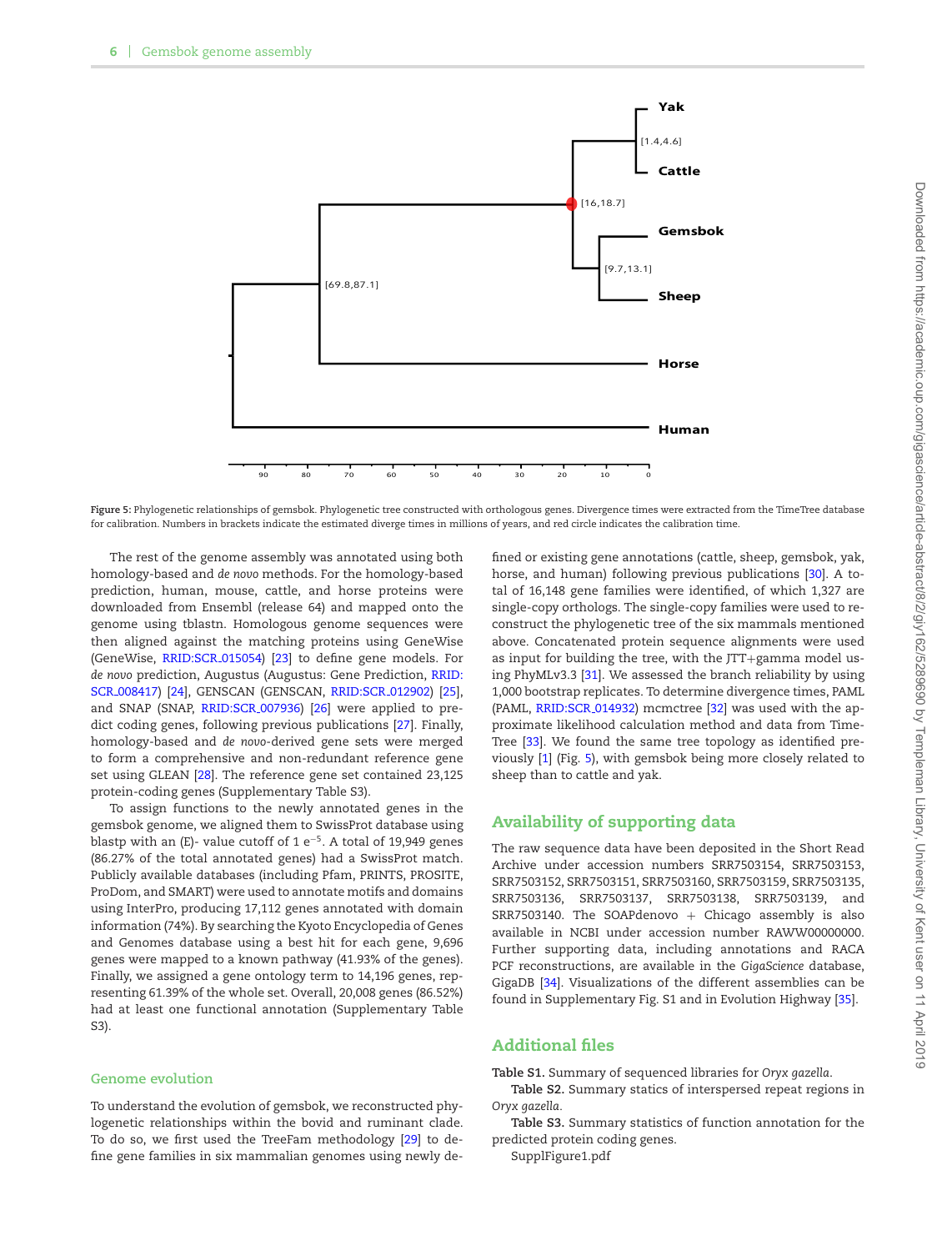### <span id="page-7-0"></span>Abbreviations

<span id="page-7-1"></span>BUSCO: Benchmarking Universal Single-Copy Orthologs; HSB: homologous synteny block; NCBI: National Center for Biotechnology Information; PCF: predicted chromosome fragment; RACA: Reference-Assisted Chromosome Assembly tool; TE: transposable element.

#### Competing interests

The authors declare that they have no competing interests.

#### Funding

The following funding was provided: US Department of Agriculture Cooperative State Research Education and Extension Service, Livestock Genome Sequencing Initiative (grants 538 AG2009–34 480-19 875 and 538 AG 58–1265-0–03 to H.A.L.), Biotechnology and Biological Sciences Research Council (grant BB/P020062/1 to D.M.L.), and Strategic Priority Research Program of the Chinese Academy of Science (grant XDB13000000 XDPB0202 to G.Z.).

#### Author contributions

M.F. performed SOAPdenovo + RACA and SOAPdenovo + Chicago + RACA assemblies, evaluated all of the assemblies, and wrote the manuscript. Q.L. and Y.Z. performed SOAPdenovo genome assembly and gene annotation. L.G.C. and O.A.R. prepared cell cultures and extracted DNA. G.Z. supervised SOAPdenovo assembly and gene annotation. J.K. and J.M. assisted in RACA assemblies. J.D. performed paired-end read mapping. D.M.L. and H.A.L. supervised the project and revised the manuscript.

#### References

- 1. Decker JE, Pires JC, Conant GC, et al. Resolving the evolution of extant and extinct ruminants with high-throughput phylogenomics. Proc Natl Acad Sci U S A 2009;**106**(44):18644–9.
- 2. Knight M. *Oryx gazella* gemsbok (Southern Oryx). In: Kingdon J, Hoffmann M , editors. The Mammals of Africa VI Pigs, Hippopotamuses, Chevrotain, Giraffes, Deer and Bovids. London: Bloomsbury Publishing; 2013. p. 572–6.
- 3. Thomas D, Shaw PA. The Kalahari Environment. Cambridge University Press, 2010.
- 4. Hetem RS, Maloney SK, Fuller A, et al. Heterothermy in large mammals: inevitable or implemented? Biol Rev Camb Philos Soc 2016;**91**(1):187–205.
- 5. Mills G, Hes L. The Complete Book of Southern African Mammals. Cape Town, South Africa: Struik Publishers (Pty) Ltd, 1997.
- 6. Estes RD. The Behavior Guide to African Mammals. Berkeley: The University of California Press, 1991.
- 7. Gallagher DS, Womack JE. Chromosome conservation in the Bovidae. J Hered 1992;**83**(4):287–98.
- 8. Osmers B, Petersen B-S, Hartl GB, et al. Genetic analysis of southern African gemsbok (*Oryx gazella*) reveals high variability, distinct lineages and strong divergence from the East African *Oryx beisa*. Mammalian Biology - Zeitschrift fur¨ Säugetierkunde 2012;77(1):60-6.
- 9. Arctander P, Kat PW, Aman RA, et al. Extreme genetic differences among populations of *Gazella granti*, Grant's gazelle in Kenya. Heredity (Edinb) 1996;**76**(Pt 5):465–75.
- 10. Birungi J, Arctander P. Large sequence divergence of mito-

chondrial DNA genotypes of the control region within populations of the African antelope, kob (*Kobus kob*). Mol Ecol 2000;**9**(12):1997–2008.

- <span id="page-7-2"></span>11. Koepli K-P, Paten B, Genome KCoS, et al. The genome 10K Project: a way forward. Annu Rev Anim Biosci 2015;**3**:57–111.
- 12. Lewin HA, Robinson GE, Kress WJ, et al. Earth BioGenome Project: sequencing life for the future of life. Proc Natl Acad Sci USA 2018;**115**(17):4325–33.
- 13. Zhang G, Li C, Li Q, et al. Comparative genomics reveals insights into avian genome evolution and adaptation. Science 2014;**346**(6215):1311–20.
- 14. Putnam NH, O'Connell BL, Stites JC, et al. Chromosome-scale shotgun assembly using an in vitro method for long-range linkage. Genome Res 2016;**26**(3):342–50.
- 15. Luo R, Liu B, Xie Y, et al. SOAPdenovo2: an empirically improved memory-eficient short-read de novo assembler. GigaScience 2012;**1**(1):18.
- 16. Li H, Durbin R. Fast and accurate short read alignment with Burrows-Wheeler transform. Bioinformatics 2009;**25**(14):1754–60.
- 17. Kim J, Larkin DM, Cai Q, et al. Reference-assisted chromosome assembly. Proc Natl Acad Sci USA 2013;**110**(5):1785–90.
- 18. Kent WJ, Sugnet CW, Furey TS, et al. The human genome browser at UCSC. Genome Res 2002;**12**(6):996–1006.
- 19. Damas J, O'Connor R, Farre M, et al. Upgrading short read animal genome assemblies to chromosome level using comparative genomics and a universal probe set. Genome Res 2016; doi:10.1101/gr.213660.116.
- 20. Rando H, Farré M, Robson M, et al. Construction of red fox chromosomal fragments from the short-read genome assembly. Genes 2018;**9**(6):308.
- 21. Simao FA, Waterhouse RM, Ioannidis P, et al. BUSCO: assessing genome assembly and annotation completeness with single-copy orthologs. Bioinformatics 2015;**31**(19):3210–2.
- 22. Tarailo-Graovac M, Chen N. Using RepeatMasker to identify repetitive elements in genomic sequences. Curr Protoc Bioinformatics 2009; Chapter 4:Unit 4.10. doi:10.1002/0471250953.bi0410s25.
- 23. Birney E, Clamp M, Durbin R. GeneWise and genomewise. Genome Res 2004;**14**(5):988–95.
- 24. Stanke M, Keller O, Gunduz I, et al. AUGUSTUS: ab initio prediction of alternative transcripts. Nucleic Acids Res 2006;**34**(Web Server issue):W435–9.
- 25. Burge C, Karlin S. Prediction of complete gene structures in human genomic DNA. J Mol Biol 1997;**268**(1):78–94.
- 26. Korf I. Gene finding in novel genomes. BMC Bioinformatics 2004;**5**:59.
- 27. Zhang C, Chen L, Zhou Y, et al. Draft genome of the milu (*Elaphurus davidianus*). GigaScience 2018;**7**(2):doi:10.1093/gigascience/gix130.
- 28. Elsik CG, Mackey AJ, Reese JT, et al. Creating a honey bee consensus gene set. Genome Biol 2007;**8**(1):R13.
- 29. Li H, Coghlan A, Ruan J, et al. TreeFam: a curated database of phylogenetic trees of animal gene families. Nucleic Acids Res 2006;**34**:D572–80.
- 30. Kim EB, Fang X, Fushan AA, et al. Genome sequencing reveals insights into physiology and longevity of the naked mole rat. Nature 2011;**479**:223–7.
- 31. Guindon S, Dufayard J-F, Lefort V, et al. New algorithms and methods to estimate maximum-likelihood phylogenies: assessing the performance of PhyML 3.0 [Internet]. Available from: [http://www.lirmm.fr/](http://www.lirmm.fr/\protect $\relax \sim $gascuel)∼gascuel, Accessed 10 Feb. 2016.
- 32. Yang Z, Rannala B. Molecular phylogenetics: principles and practice. Nat Rev Genet 2012;**13**:303–14.